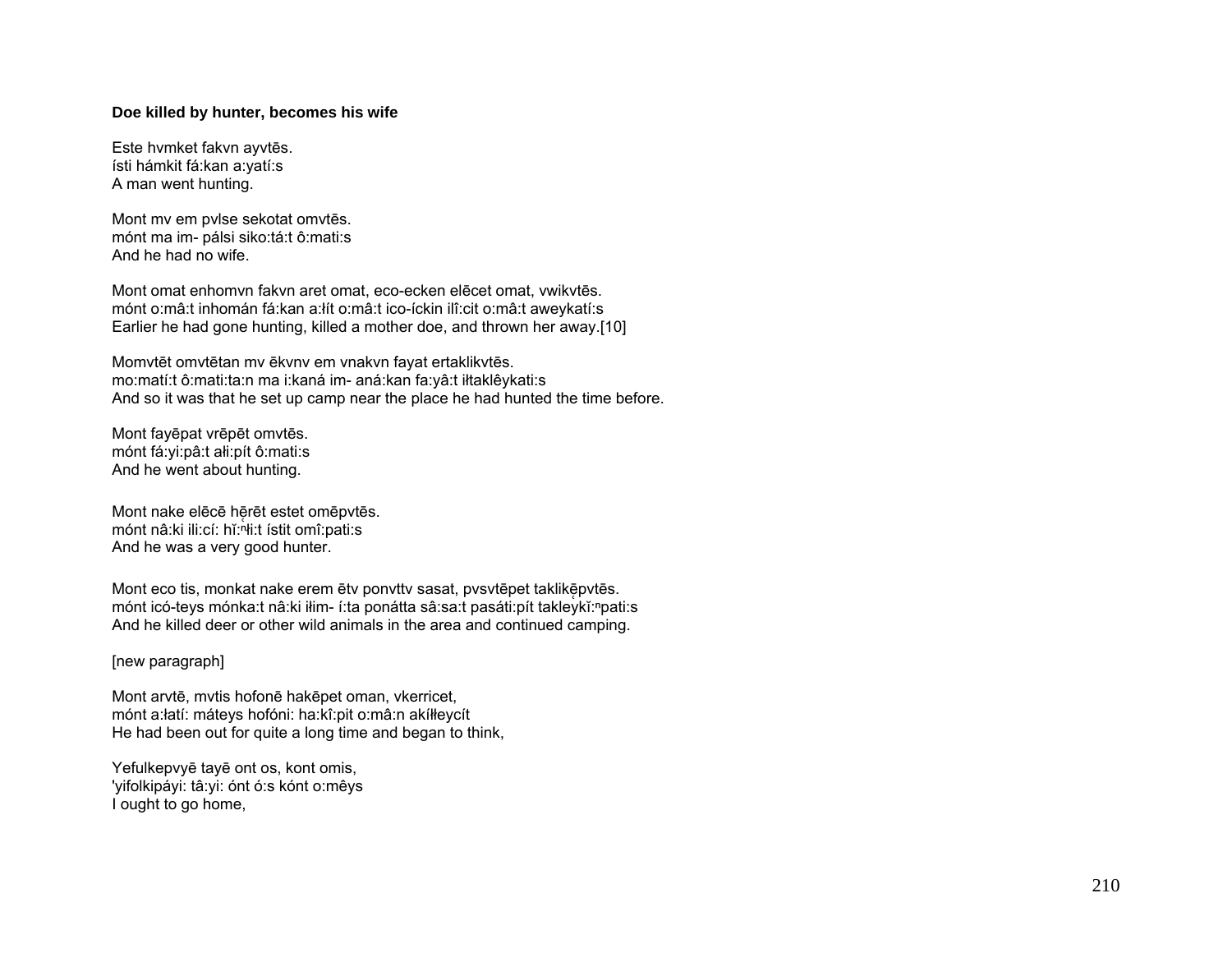hvte taklikē monkof, hatí takléyki: mônko:f but while he was still at his camp.

hoktē, echuswy ocēt resoret omat hoktí: ichóswa ó: ci: t'isô: lit o: mâ: t a woman with a little child came.

em enherē hēret, estaklikēpet omen, im- inhilf: hĭ:<sup>n</sup>it istakleykî:pit o:mín and being very attracted to him, she stayed on with her child,

my este honynwyo matypomēn omēpen, takkakēpet omytēs. ma isti- honánwaó ma:tapó:mi:n omî:pin takka:kî:pit o:matí:s and the man felt likewise and they stayed together.

[new paragraph]

Momen my hoktēt okat. mo:mín ma hoktí:t o:kâ:t Then the woman told him.

Estomēn hoktē cenhēcket omehaks? cekihocyrēs. istó:mi:n hoktí: cinhî:ckit o:mihâ:ks cikeyhocáłi:s They will ask you, How did you get a woman?

Momis estomēn cenhēcket omat, estofyn estin em onvyetskekarēs, kicet em vsēhvtēs. mô:meys istó:mi:n cinhî:ckit o:mâ:t istó:fan istêyn im- onayíckiká:łi:s keycít im- ási:hatí:s But you must never tell how you got her, you must never ever tell anyone, she warned him.

Mont omen mimy tat, hyte eresyteko monkof, mónt o:mín mêyma-ta:t hatí iłisatíko: mônko:f And before he had started back from there,

momēn kicet em vsēhet momēcvtēs. mó:mi:n keycít im- asĭ:nhit momi:catí:s she warned him again.

Momen my hyte mome kicekof okat. mo: mín ma hatí mó: mi: kéyciko: fo: kâ: t But before she warned him, she asked him,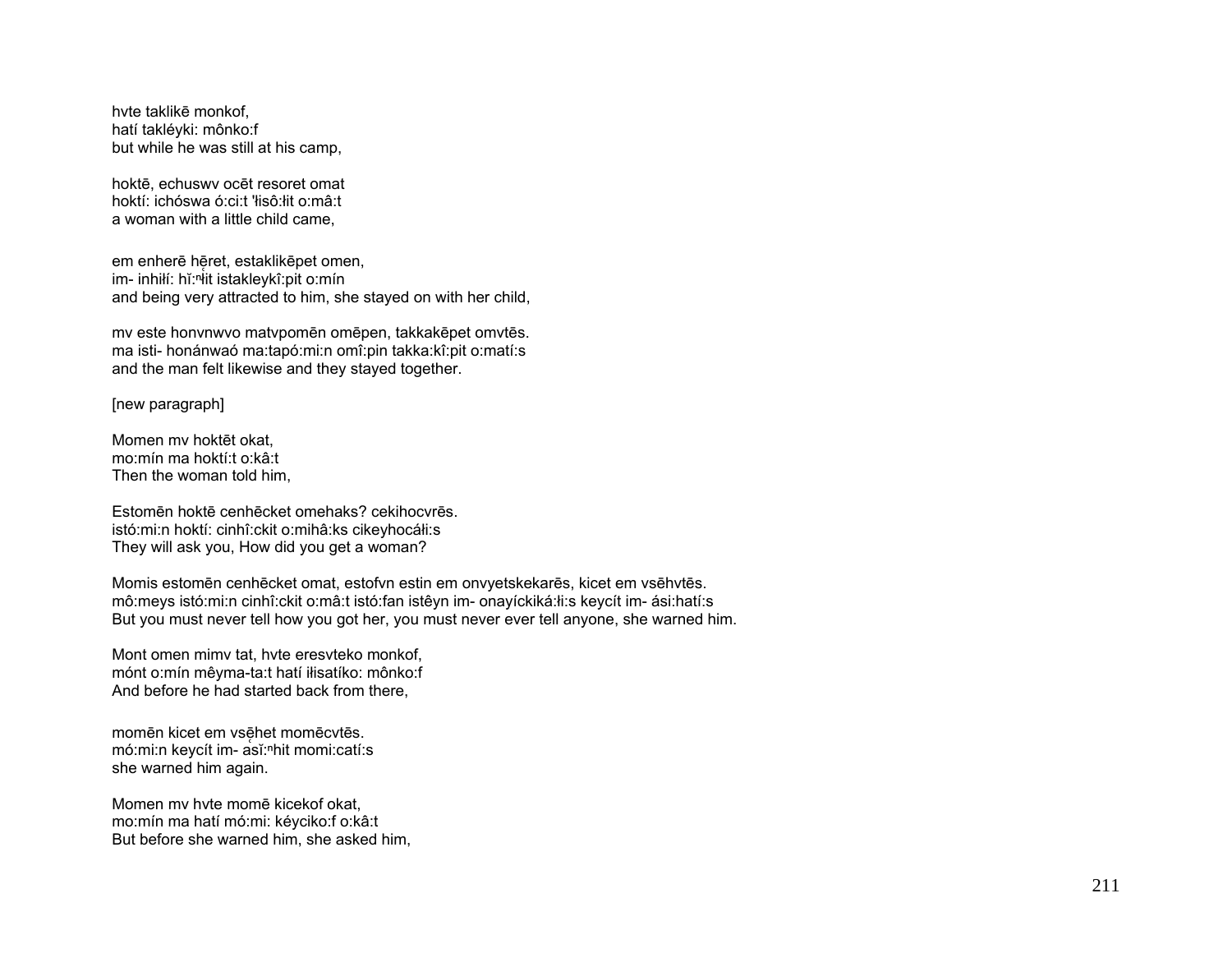Eco-ecke 'lecet, ywiketskytesekot omehaks? kicen. ico-ícki li:cít aweykíckati:siko:t ô:miha:ks keycín Have you never killed a mother doe and thrown her away?

Momēcvyvtēt os, kicen, momi:cayáti:t ô:s keycín I have, he said...

Vnet mv eco-ecke elehcē vwiketskytē toyis. anít ma ico-ícki ilíhci: aweykíckati: tô:yeys I am the mother doe you killed and threw away.

Mont omet cekerrit omis. mónt o: mít cikî: Heyt o: méys That is how I knew you.

My omēcicēn, iesecoh-atet omis. ma omi: céyci: n a: isicohhâ: tit o: méys That is the reason I came to you with my child.

Monky cencuko yefulkēpetskat 'sepoyetskē tayen omat, myn pokicys kont omis, kicen... mônka cincokó 'yifólki:pícka:t 'sipo:yícki: tâ:yin o:mâ:t mán pokéycas kônt o:mêys keycín So when you return home. I need to know if you will take us with you, she said...

'Seceyvkarēs, kicvtēs. 'siciváká:łi:s keycatí:s I will take you, he said.

Momen, momusen ehiwy hakepet estaklikepet omvtes. mo:mín mô:mosin ihéywa ha:kǐ:<sup>n</sup>pit istakleykǐ:<sup>n</sup>pit o:matí:s It was then that she became his wife while they were still camped.

Mont hoktē matat cyfeknēt, nake ocē mytat lopicusēt omēpen, mónt hoktí: ma:tá:t cafíkni:t nâ:ki o:cí: mátá:t lopěy<sup>n</sup>cosi:t omĭ:npin Now this same woman was able-bodied and could do things, and was nice,

my este honynwyo orên encakê haket, 'saret resytêpytês. ma isti- honánwaó olí:n incá:ki: hâ:kit sa:lít lísati:patí:s and the man really loved her, too, and brought her back.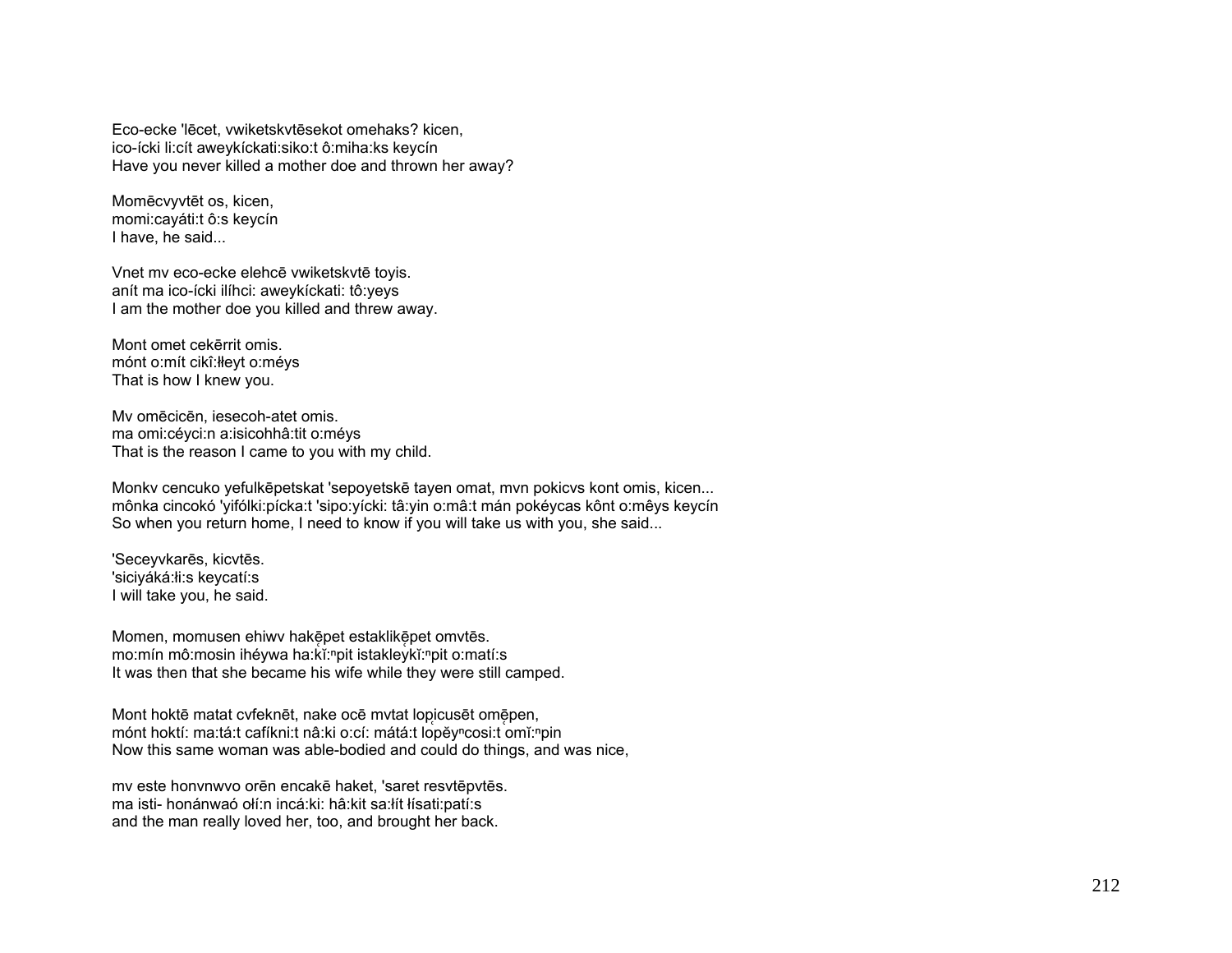## [new paragraph]

Mont 'svrēpet resvlvkēpvtēs. mónt sáłi:pít 'łisálaki:patí:s He finally returned home with them.

Momen momē fakvn aren hoktē enhēcket omvtēs. mo:mín mó:mi: fá:kan a:łín hoktí: inhî:ckit o:matí:s So it was that he found this woman while on a hunting trip.

Monkv mv hoktē estomēt enhēcket omvtē em pohohēto 'stomis, mônka ma hoktí: istó:mi:t inhî:ckit o:matí: im- pó:ho:hí:to stô:meys Even though he was asked how he got the woman,

estofvn onvyeko ta̜yusēt omvtēs. istó:fan onáyiko: tă:<sup>n</sup>yosi:t ô:mati:s he never told.

Mont kakē̞pet omvtētan, hofonē hakē̞pet oman, mónt ka:kĭ:<sup>ⁿ</sup>pit o:matí:ta:n hofóni: ha:kĭ:<sup>ⁿ</sup>pit o:mâ:n So they lived together, and after a while,

kakē̞pet oman, mv hoktē estomēt enhēcket omvtē kerretv komat este em pohakat svsēt omvtēs. ka:kĭ:"pit o:mâ:n ma hoktí: istó:mi:t ínhi:ckít o:matí: kiłłitá kô:ma:t ísti ím- poha:kâ:t sasí:t ô:mati:s where they lived, there were those who wanted to know where he got his wife and would ask.

Momen mv este momēn laksē tayē onkot omvtēs. mo:mín ma ísti mó:mi:n láksi: tâ:yi: ónko:t ô:mati:s The man was not one to lie.

Momis mv hoktē nake em vsēhat vcak-vyēn onvyeko tayet omvtētok. mô:meys ma hoktí: nâ:ki im- ási:hâ:t acakkayí:n onáyiko: tâ:yit o:matí:to:k But he followed the woman's warning and would not tell anyone.

## [new paragraph]

Momen hvtvm, hofonē herē hakē 'svpvkētut omen, mo:mín hatâm hofóni: hiłí: há:ki: 'sapakí:tot o:mín Now it had also been a very long time,